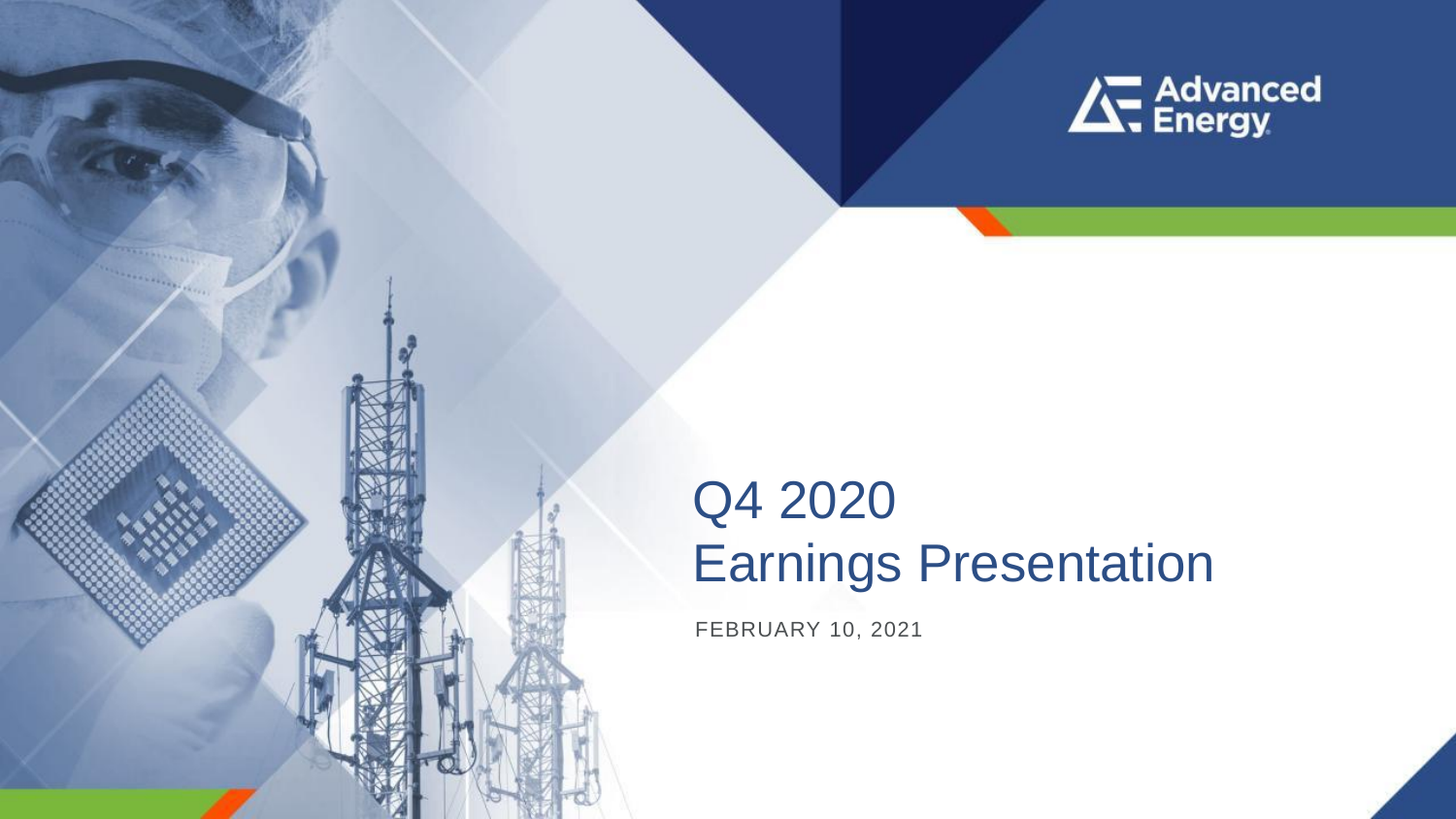## SAFE HARBOR

The company's guidance with respect to anticipated financial results for future periods, potential future growth and profitability, future business mix, expectations regarding future market trends, future performance within specific markets and other statements herein or made on the conference call that are not historical information are forward-looking statements within the meaning of Section 27A of the Securities Act of 1933 and Section 21E of the Securities Exchange Act of 1934. Forward-looking statements are subject to known and unknown risks and uncertainties that could cause actual results to differ materially from those expressed or implied by such statements. Such risks and uncertainties include, but are not limited to: (a) the effects of global macroeconomic conditions upon demand for our products and services; (b) the volatility and cyclicality of the industries the company serves, particularly the semiconductor industry; (c) delays in capital spending by end-users in our served markets; (d) the risks and uncertainties related to the acquisition and integration of Artesyn Embedded Power including the optimization and reduction of our global manufacturing sites; (e) the continuing spread of COVID-19 and its potential adverse impact on our product manufacturing, supply chain and operations, (f) the accuracy of the company's estimates related to fulfilling solar inverter product warranty and post-warranty obligations; (g) the company's ability to realize its plan to avoid additional costs after the solar inverter winddown; (h) the accuracy of the company's assumptions on which its financial statement projections are based; (i) the impact of product price changes, which may result from a variety of factors; (j) the timing of orders received from customers; (k) the company's ability to realize benefits from cost improvement efforts including avoided costs, restructuring plans and inorganic growth; (l) the company's ability to obtain in a timely manner the materials necessary to manufacture its products; (m) unanticipated changes to management's estimates, reserves or allowances; (n) changes and adjustments to the tax expense and benefits related to the U.S. tax reform that was enacted in late 2017; and (o) the impact of escalating political, economic and policy tensions and conflicts between China and the United States including, but not limited to, trade wars and export restrictions between the two countries, China's national security law for Hong Kong, and China's expansion of control over the South China Sea, any of which could negatively impact our customers' and our presence, operations, and financial results. These and other risks are described in Advanced Energy's Form 10 K, Forms 10 Q and other reports and statements filed with the Securities and Exchange Commission (the "SEC"). These reports and statements are available on the SEC's website at www.sec.gov. Copies may also be obtained from Advanced Energy's investor relations page at ir.advanced-energy.com or by contacting Advanced Energy's investor relations at 970 407 6555. Forward-looking statements are made and based on information available to the company on the date of this press release. Aspirational goals and targets discussed on the conference call or in the presentation materials should not be interpreted in any respect as guidance. The company assumes no obligation to update the information in this presentation.

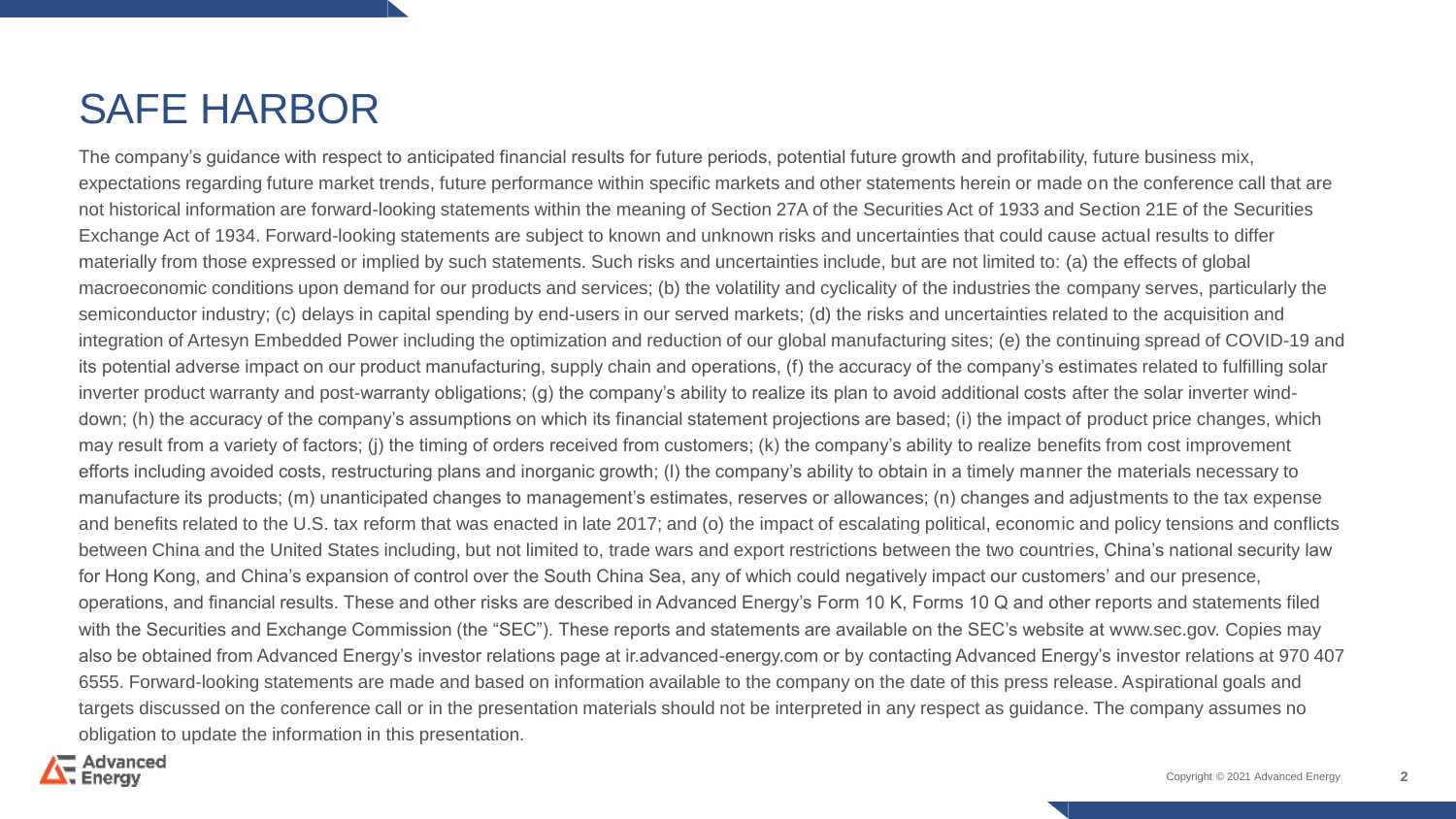### KEY MESSAGES

- **Strong Q4 revenue, earnings, and cash flow**
- **Record financial performance and strong execution in 2020**
- **Pure Play Power strategy drives growth faster than our markets**
- **Accelerated R&D investments resulted in record pace of new product introductions and design wins**
- **On track to meet or exceed the updated long-term financial targets**

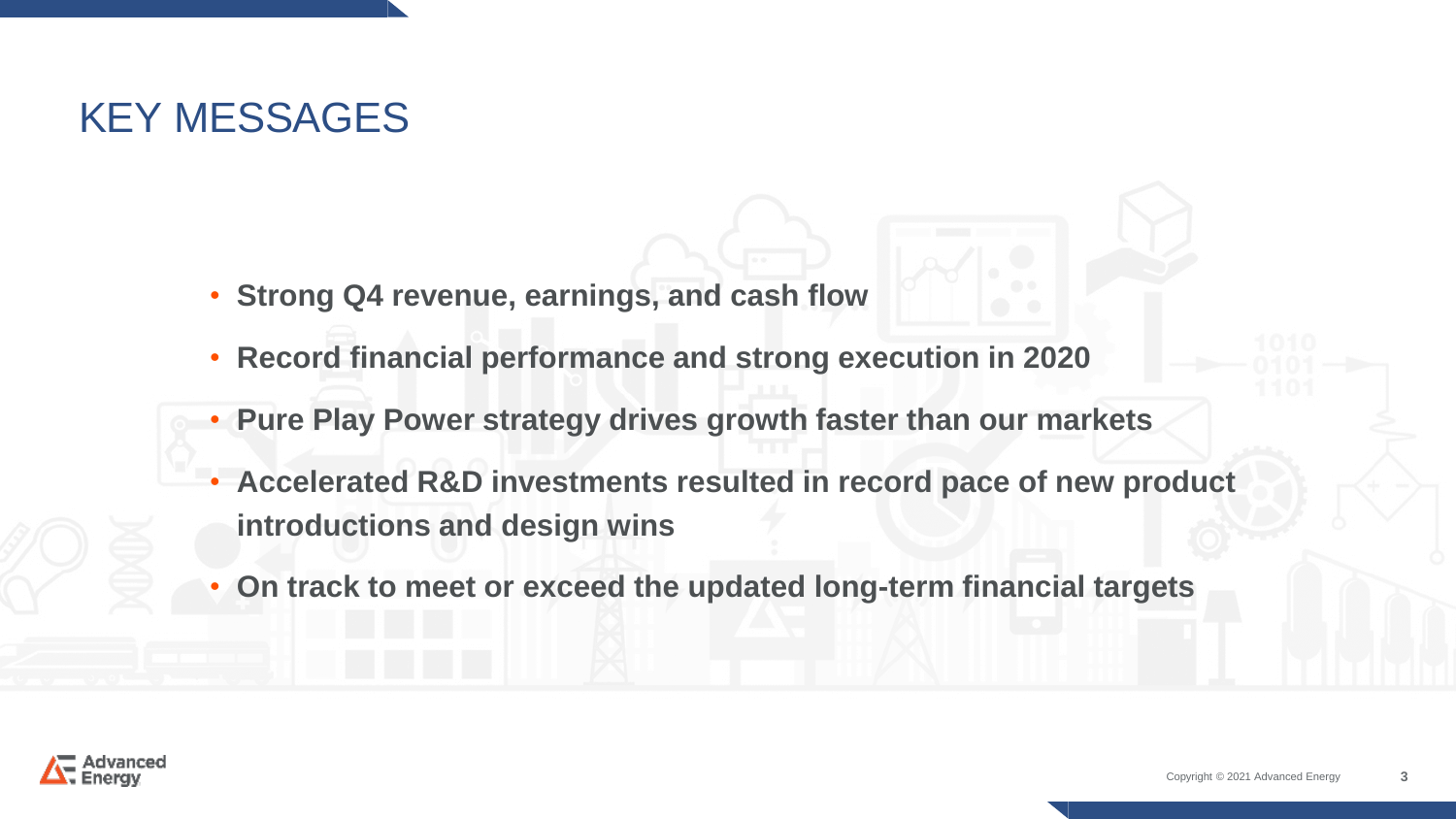## STRONG FINISH TO A RECORD 2020



CoolX® 3000 high power modular configurable power platform for medical applications

#### • **Q4 2020 results at high end of guidance ranges**

- Revenue of \$371 million and non-GAAP<sup>(1)</sup> earnings of \$1.49 per share
- Strong operating cash flow of \$67.1 million
- Strong demand and good execution in dynamic operating environment

#### • **Delivered record results in 2020 and overcame many challenges posed by the pandemic**

- Record 2020 revenue, non-GAAP earnings, and operating cash flow
- Demonstrated agility and operational excellence in meeting shifting customer requirements
- Results confirmed that we continue to outperform our markets

#### • **Driving long-term sustainable growth through our innovation, technologies and offerings**

- Accelerating R&D investments resulted in twelve new product introductions
- Exceeded Artesyn integration milestones and delivered on synergies ahead of target
- Executing our inorganic growth and diversification strategy with the acquisition of Versatile Power
- **On track to meet or exceed our updated aspirational and longer-term goals**
	- New three-year targets of \$1.65 billion in revenue and \$7.50 in non-GAAP EPS
	- Longer-term vision of \$2.5 billion in revenue and \$12.00 in non-GAAP EPS



non-GAAP measures exclude the impact of non-cash related charges such as stock-based compensation, amortization of intangible assets and unrealized foreign *exchange gain or losses on long term facility lease and pension obligations, as well as discontinued operations, and non-recurring items such as acquisition-related costs and restructuring expenses.* 

**4**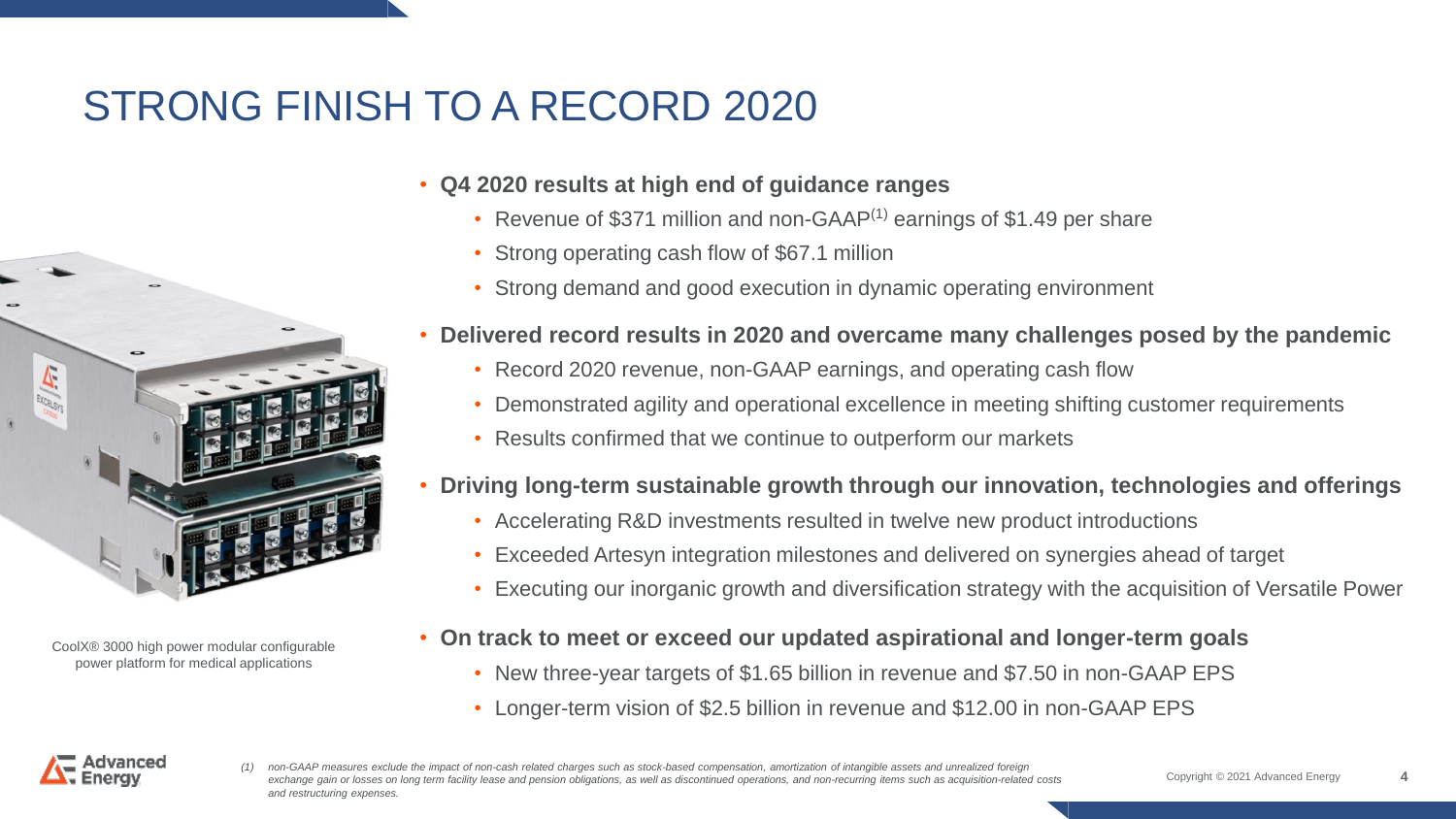## STRONG CADENCE OF NEW PRODUCTS INTRODUCED IN 2020



**eVoSTM LE**: Beyond RF for Next Gen Etch/Dep



**OCP ORv3 Power Shelf**: for 48V Data Center



**BDQ1300**: Isolated DC-DC Converters for 48V Telecom and Computing



**Navigator® II FCi**: High-Speed Solid-State Match for ALE/ALD



**Ascent® MS**: 5-Output DC Power System for Solar Cell Manufacturing



**iTSTM + iHPSTM**: Intelligent Lighting and Control System for Horticulture



**Paramount® HFi**: Integrated RF System for Advanced Dep



**Impac® 600**: Modular, Field-Configurable Pyrometry Platform



**CoolX® 3000**: High Power Configurable for Medical Applications



**MAXstreamTM**: RPS with Best-in-Class Capabilities and Reliability



**Thyro-A+**: SCR Power Controller for Heating Applications



**CS1000**: High Power Fanless for Medical and Industrial Applications

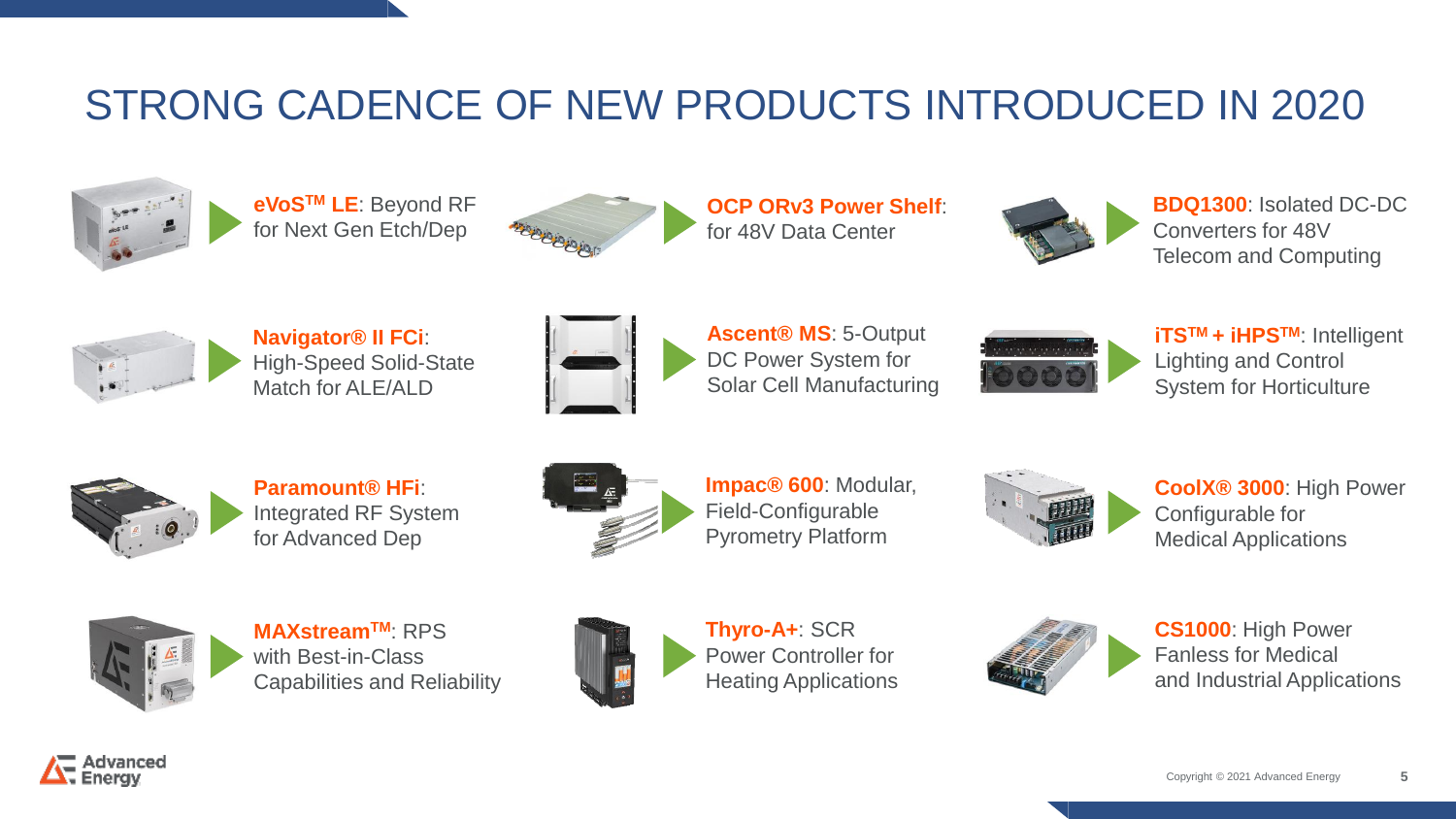### SOLID PERFORMANCE IN ALL FOUR MARKET VERTICALS



#### **\$166M, up 32% YoY**

- At high-end of 2H target on strong foundry/logic and NAND
- Shipped eVoS eval units to multiple strategic customers
- Secured a next gen PECVD win at a top OEM customer
- Two new design wins in Korea
- Good progress in semi embedded power market with an important back-end design win

Advanced Enerav



#### **\$94M, down 3% YoY**

- Up 8% QoQ on strong thin film demand and seasonal strength
- Medical declined on lower demand for critical care and elective care applications
- Several medical design wins with fanless power supply
- Launched four new products across different applications



#### **\$65M, down 16% YoY**

- Industry digestion following strong ramp during last year
- Grew hyperscale revenue by over 250% in 2020
- Solid progress at new Tier-1 hyperscale customers
- Two new 48V design wins: a new customer for our power shelf and a new DC-DC design
- Another HPC design win for a supercomputing platform



#### **\$46M, up 20% YoY**

- Improved market condition YoY and success of some programs
- Focusing on 5G designs with a new win for small cell radio
- Designed into a white-box network switch for a Tier-1 Asian hyperscale
- Portfolio optimization towards higher value applications

**6**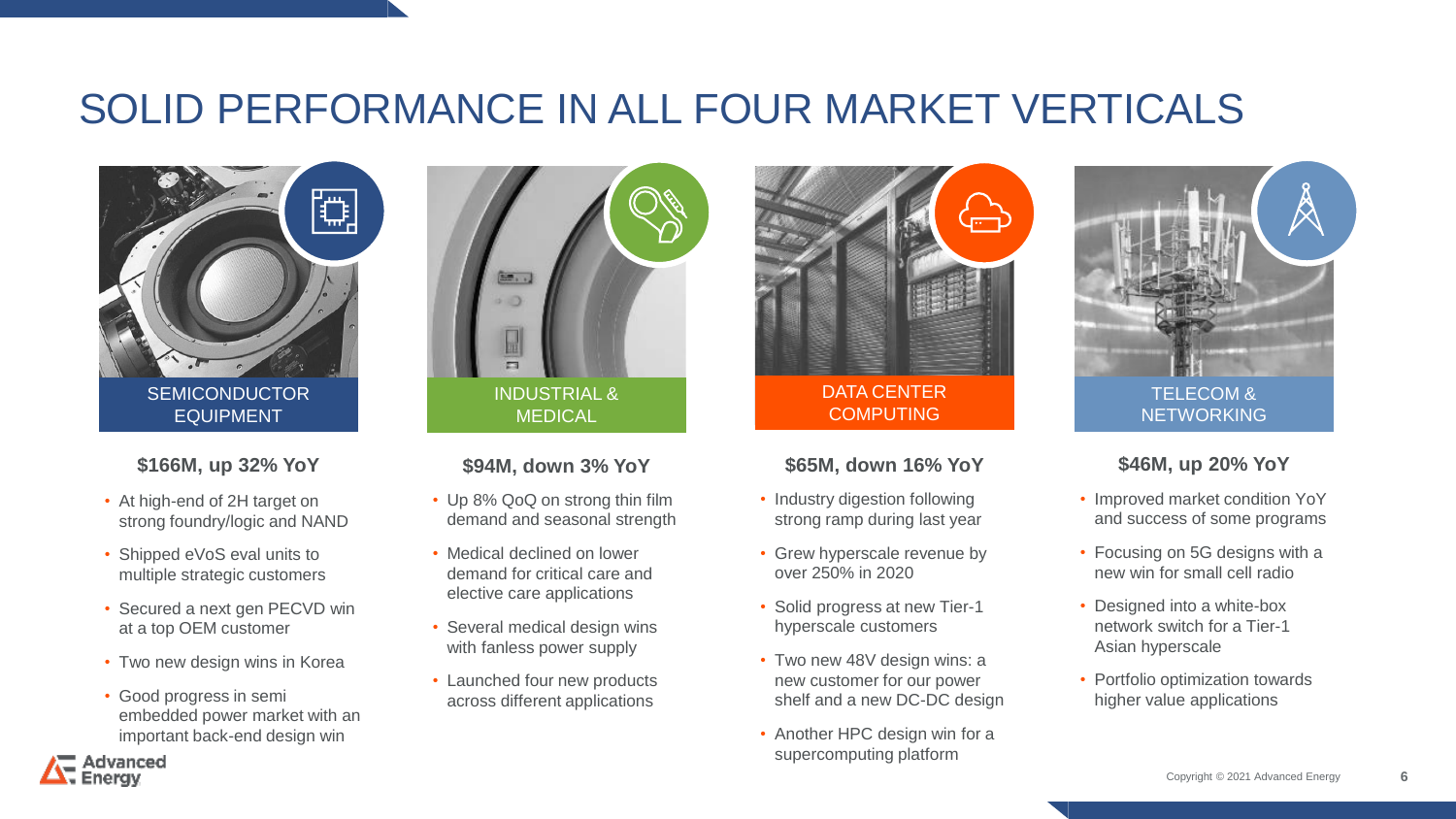### Q4 2020 FINANCIAL HIGHLIGHTS





*(1) Non-GAAP measures exclude the impact of non-cash related charges such as stock-based compensation, amortization of intangible assets and unrealized foreign exchange gain or losses on long term facility lease and pension obligations, as well as discontinued operations, and non-recurring items such as acquisition-related costs and restructuring expenses.*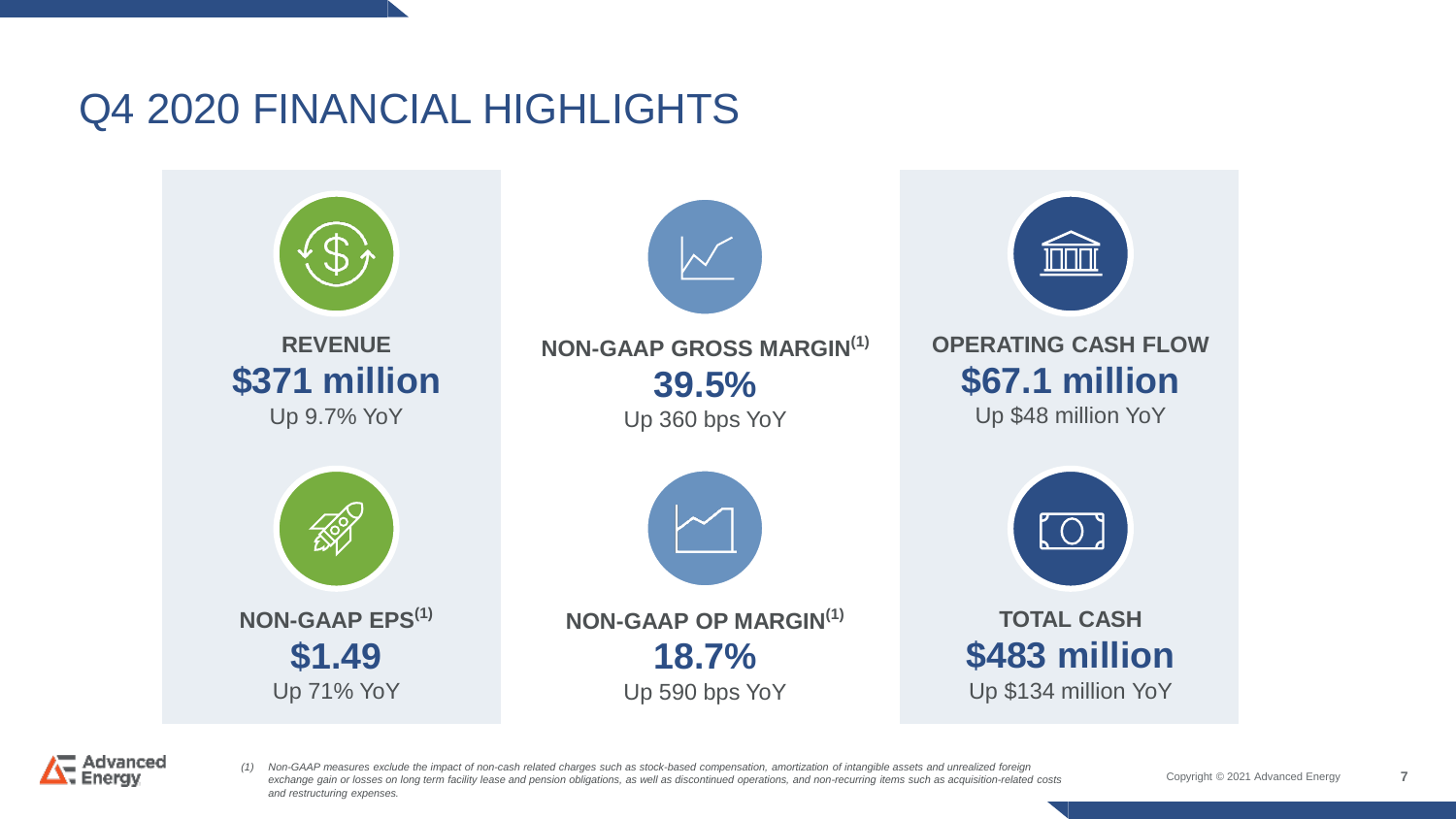#### ASPIRATIONAL GOALS AND LONG-TERM VISION



*(1) Non-GAAP financial measures can be found at the back of this presentation*

Advanced Energy

*(2) ROIC calculated as Non-GAAP Operating Income After Tax divided by Invested Capital, which is defined as Total*  Assets less Cash, Payables, Accrued Expenses. Copyright © 2021 Advanced Energy

**8**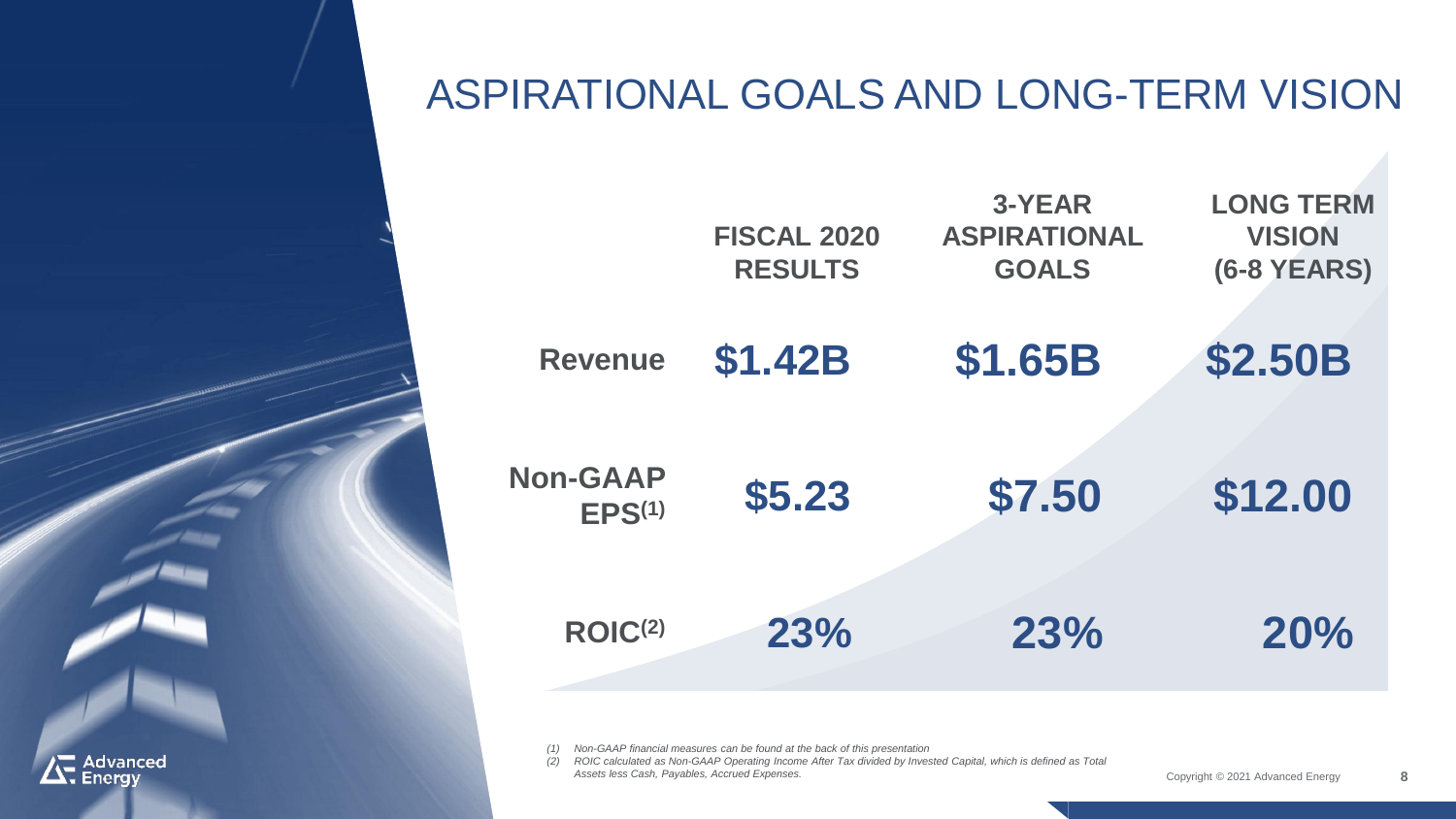### Q4 REVENUE BY MARKETS

| (figures in \$ thousands)       | Q4 2020   | Q3 2020   | Q4 2019   | Q/Q      | YN       |
|---------------------------------|-----------|-----------|-----------|----------|----------|
| <b>Semiconductor Equipment</b>  | \$165,757 | \$167,058 | \$125,108 | $-0.8%$  | 32.5%    |
| <b>Industrial &amp; Medical</b> | \$93,769  | \$87,013  | \$96,736  | 7.8%     | $-3.1\%$ |
| <b>Data Center Computing</b>    | \$65,299  | \$87,741  | \$77,940  | $-25.6%$ | $-16.2%$ |
| <b>Telecom &amp; Networking</b> | \$46,144  | \$47,709  | \$38,484  | $-3.3%$  | 19.9%    |
| <b>Total Revenue</b>            | \$370,969 | \$389,521 | \$338,268 | $-4.8%$  | 9.7%     |

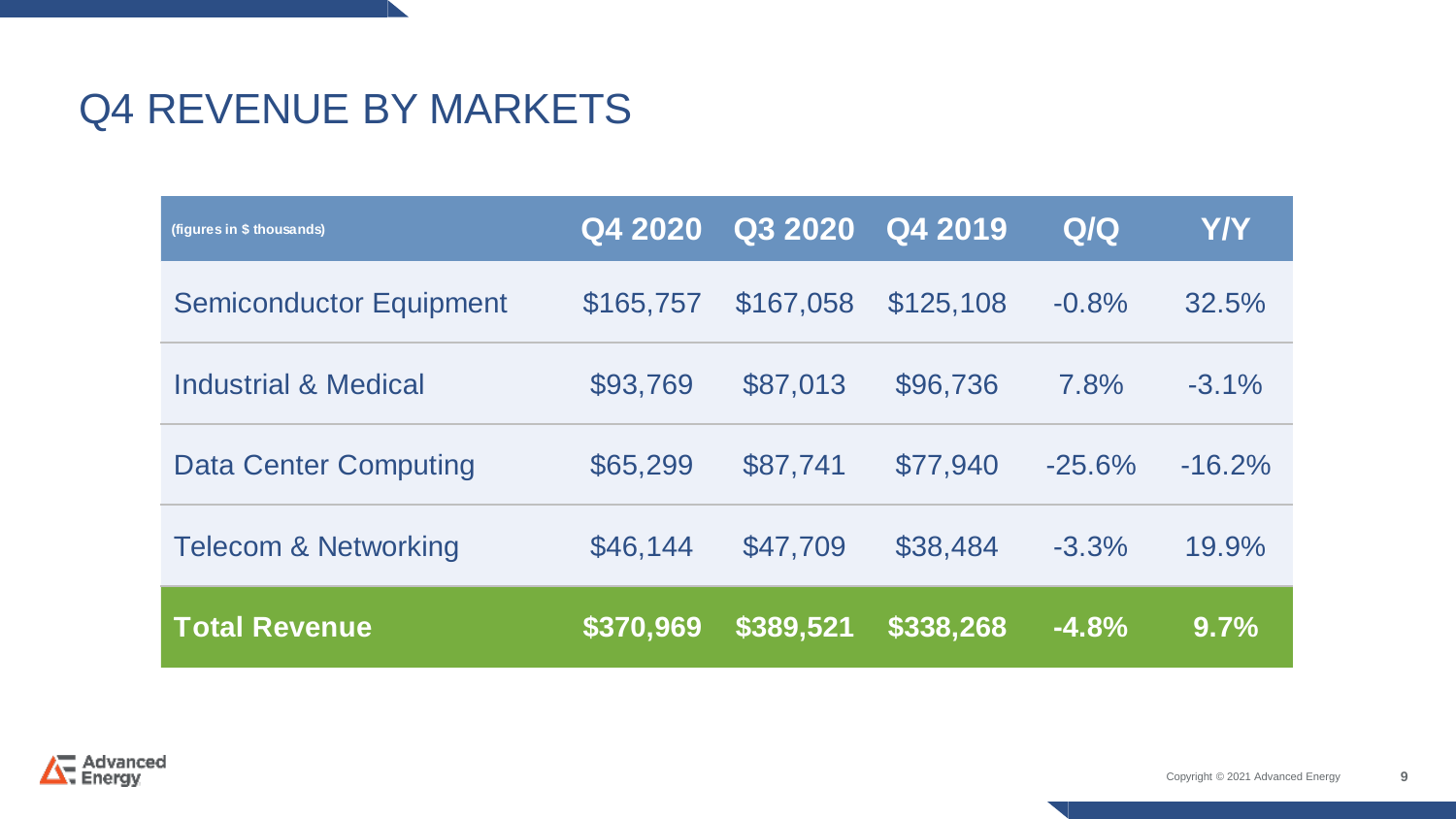#### 2020 REVENUE BY MARKETS

|                                 |             |           | <b>As</b><br><b>Reported</b> | Pro Forma <sup>(1)</sup> |
|---------------------------------|-------------|-----------|------------------------------|--------------------------|
| (figures in \$ thousands)       | 2020        | 2019      | YN                           | YN                       |
| <b>Semiconductor Equipment</b>  | \$611,864   | \$403,018 | 51.8%                        | 49.8%                    |
| <b>Industrial &amp; Medical</b> | \$313,646   | \$245,992 | 27.5%                        | $-16.9%$                 |
| <b>Data Center Computing</b>    | \$322,539   | \$91,438  | 253%                         | 46.2%                    |
| <b>Telecom &amp; Networking</b> | \$167,777   | \$48,500  | 246%                         | $-12.8%$                 |
| <b>Total Revenue</b>            | \$1,415,826 | \$788,948 | 79.5%                        | 18.1%                    |

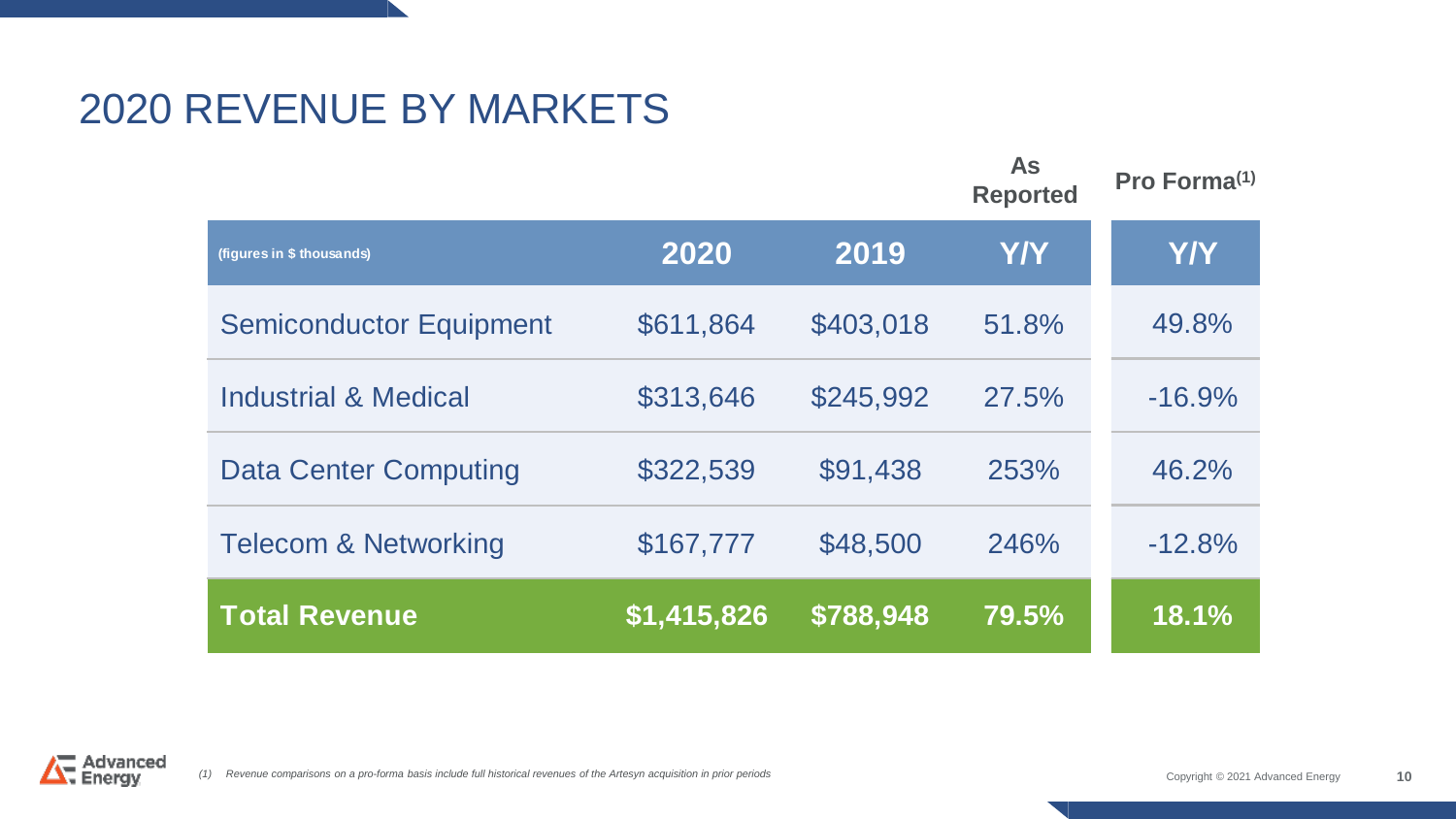## Q4 2020 INCOME STATEMENT

| (figures in \$ millions, except percentage & EPS)   | Q4 2020 | Q3 2020 | Q4 2019 | Q/Q      | YN      |
|-----------------------------------------------------|---------|---------|---------|----------|---------|
| Revenue                                             | \$371.0 | \$389.5 | \$339.3 | $-4.8%$  | 9.3%    |
| <b>GAAP</b> gross margin                            | 39.2%   | 39.5%   | 33.2%   |          |         |
| <b>GAAP</b> operating expenses                      | \$89.8  | \$94.8  | \$90.1  | $-5.3%$  | $-0.4%$ |
| <b>GAAP</b> operating margin from<br>continuing ops | 15.0%   | 15.1%   | 6.5%    |          |         |
| <b>GAAP EPS from continuing ops</b>                 | \$1.09  | \$1.18  | \$0.27  | $-7.6\%$ | 303.7%  |
| Non-GAAP <sup>*</sup> gross margin                  | 39.5%   | 39.8%   | 35.9%   |          |         |
| Non-GAAP <sup>*</sup> operating expenses            | \$76.9  | \$78.9  | \$78.0  | $-2.5%$  | $-1.4%$ |
| Non-GAAP <sup>*</sup> operating margin              | 18.7%   | 19.5%   | 12.8%   |          |         |
| Non-GAAP* EPS                                       | \$1.49  | \$1.66  | \$0.87  | $-10.2%$ | 71.3%   |



*\* non-GAAP measures exclude the impact of non-cash related charges such as stock-based compensation, amortization of intangible assets and unrealized foreign exchange gain or losses on long term facility lease and pension obligations, as well as discontinued operations, and non-recurring items such as acquisition-related costs and restructuring expenses.*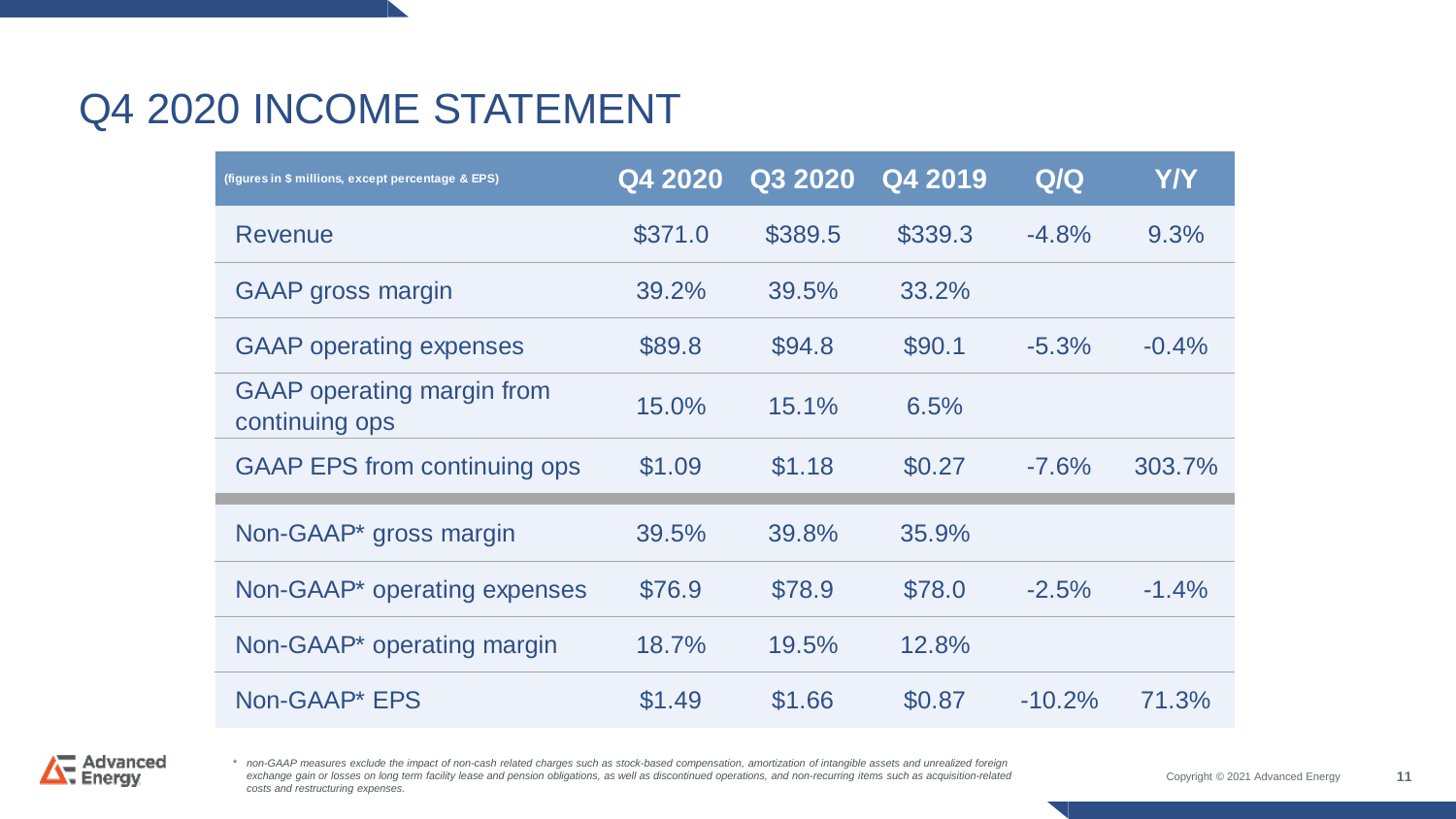## 2020 INCOME STATEMENT

| (figures in \$ millions, except percentage & EPS) | 2020      | 2019    | YN     |
|---------------------------------------------------|-----------|---------|--------|
| Revenue                                           | \$1,415.8 | \$788.9 | 79.5%  |
| <b>GAAP</b> gross margin                          | 38.3%     | 40.0%   |        |
| <b>GAAP</b> operating expenses                    | \$365.8   | \$261.3 | 40.0%  |
| GAAP operating margin from continuing ops         | 12.4%     | 7.0%    |        |
| <b>GAAP EPS from continuing ops</b>               | \$3.51    | \$1.47  | 138.8% |
| Non-GAAP* gross margin                            | 39.0%     | 41.6%   |        |
| Non-GAAP <sup>*</sup> operating expenses          | \$308.4   | \$224.3 | 37.5%  |
| Non-GAAP <sup>*</sup> operating margin            | 17.2%     | 13.2%   |        |
| Non-GAAP* EPS                                     | \$5.23    | \$2.44  | 114.3% |



*\* non-GAAP measures exclude the impact of non-cash related charges such as stock-based compensation, amortization of intangible assets and unrealized foreign exchange gain or losses on long term facility lease and pension obligations, as well as discontinued operations, and non-recurring items such as acquisition-related costs and restructuring expenses.*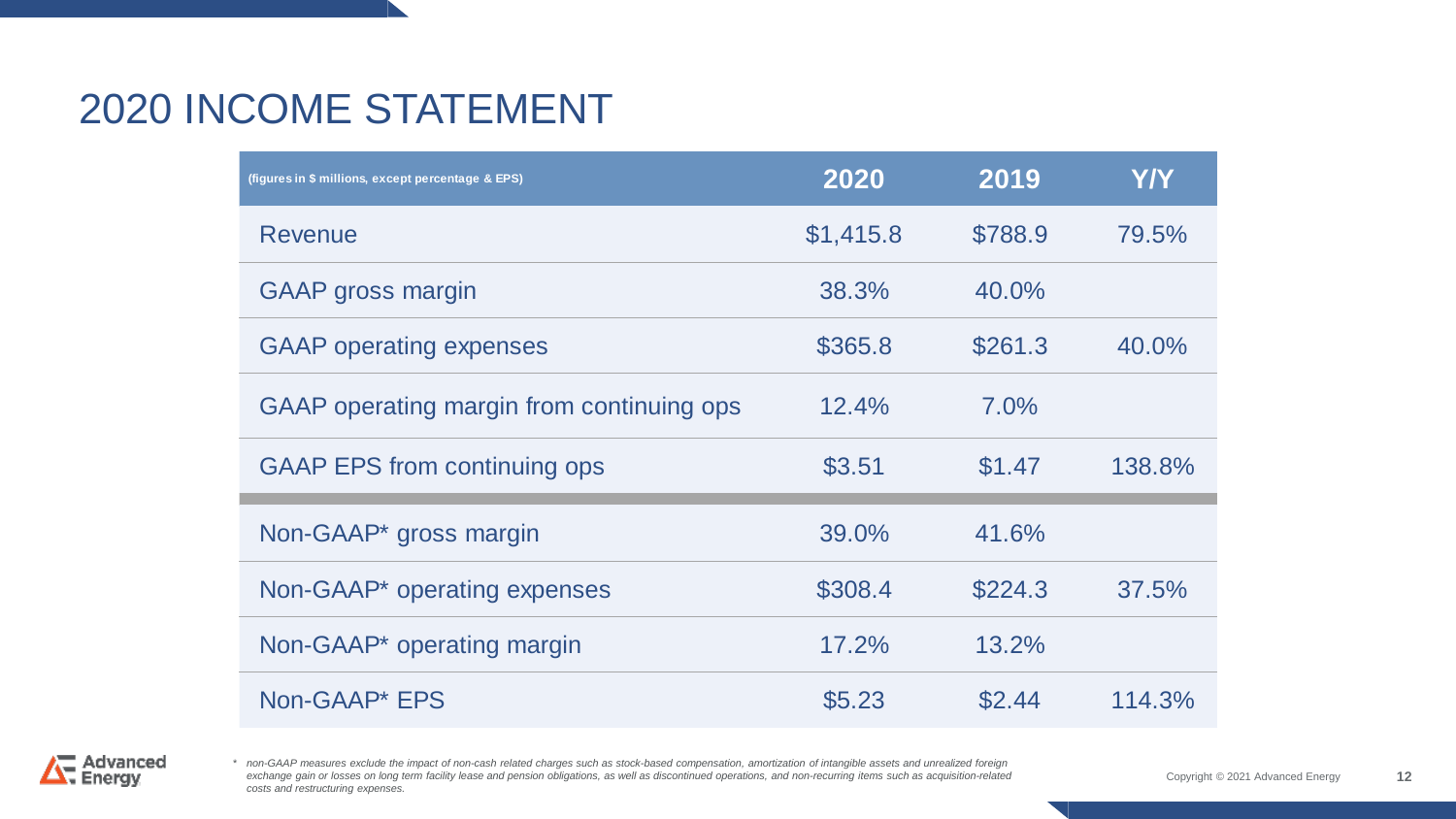## Q4 2020 BALANCE SHEET & CASH FLOW

- Cash and investments rose by \$51 million
- Receivables decreased to \$235 million
	- DSO increased by 2 days to 57 days
- Inventory decreased to \$221 million
	- Turns improved to 4.1 times
- Operating cash flow from continuing operations was \$67.1 million
- Free cash flow<sup>(1)</sup> was \$56.0 million
	- 2020 free cash flow $(1)$  was \$166 million
- Total debt at \$322 million
	- Gross debt leverage at  $1.2x^{(2)}$

| (figures in \$ millions)       | Q4 2020   | <b>Q3 2020</b> | Q4 2019   |
|--------------------------------|-----------|----------------|-----------|
| Cash &<br>Investments          | \$483.0   | \$431.6        | \$349.1   |
| <b>Accounts</b><br>Receivable  | \$235.2   | \$240.1        | \$246.6   |
| Inventory                      | \$221.3   | \$257.4        | \$230.0   |
| <b>Total Assets</b>            | \$1,648.6 | \$1,642.5      | \$1,532.4 |
| <b>Total Debt</b>              | \$322.0   | \$326.3        | \$339.0   |
| <b>Liabilities</b>             | \$833.3   | \$873.8        | \$855.1   |
| Shareholders'<br><b>Equity</b> | \$815.3   | \$768.7        | \$677.3   |

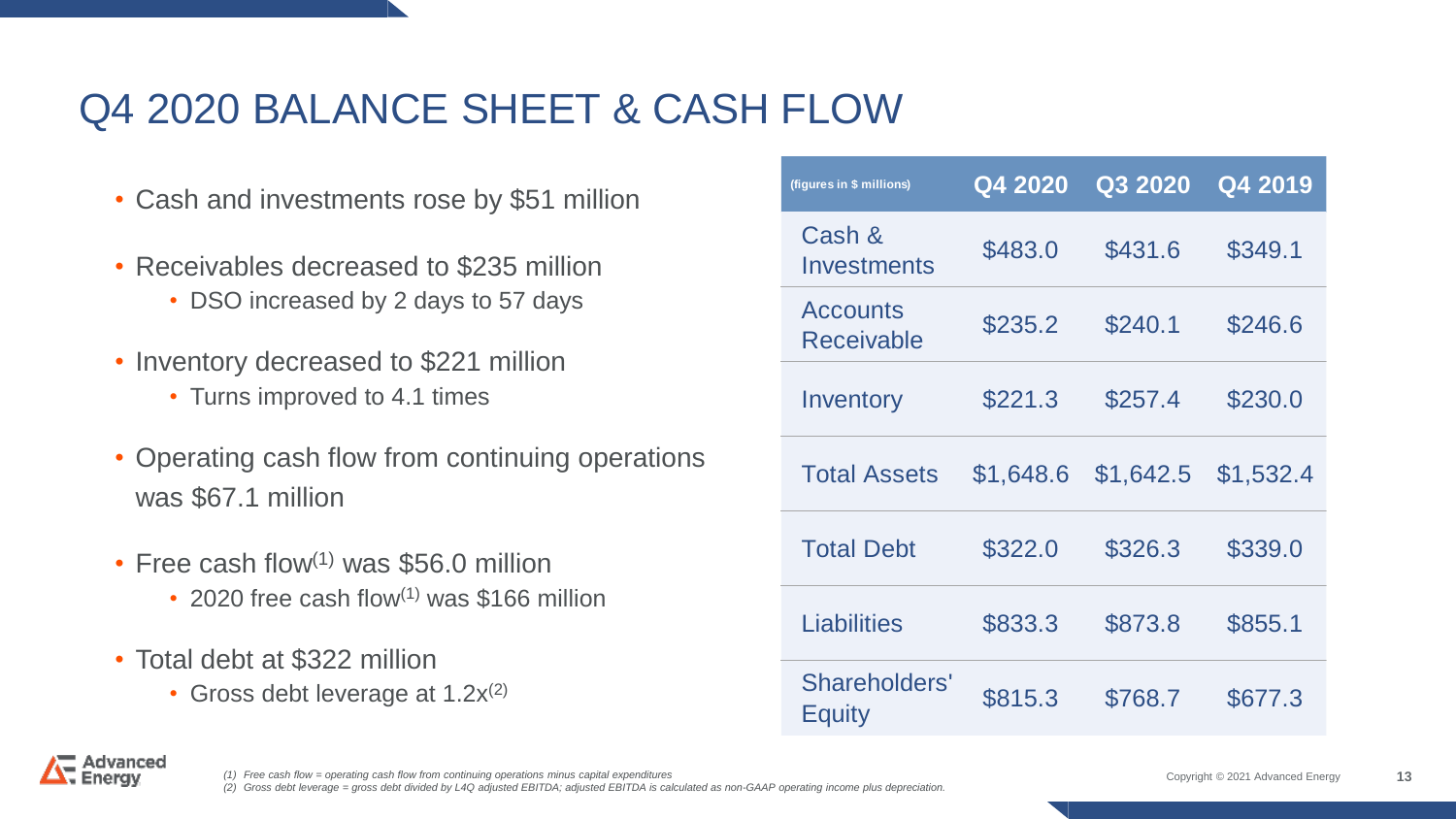## Q1 2021 GUIDANCE

|                                            | Q1 2021           |
|--------------------------------------------|-------------------|
| Revenue                                    | $$350M +/- $15M$  |
| <b>GAAP EPS from continuing operations</b> | $$1.02 +/- $0.15$ |
| Non-GAAP* EPS                              | $$1.25 +/- $0.15$ |



*\* non-GAAP measures exclude the impact of non-cash related charges such as stock-based compensation, amortization of intangible assets and unrealized foreign*  exchange gain or losses on long term facility lease and pension obligations, as well as discontinued operations, and non-recurring items such as acquisition-related *costs and restructuring expenses.*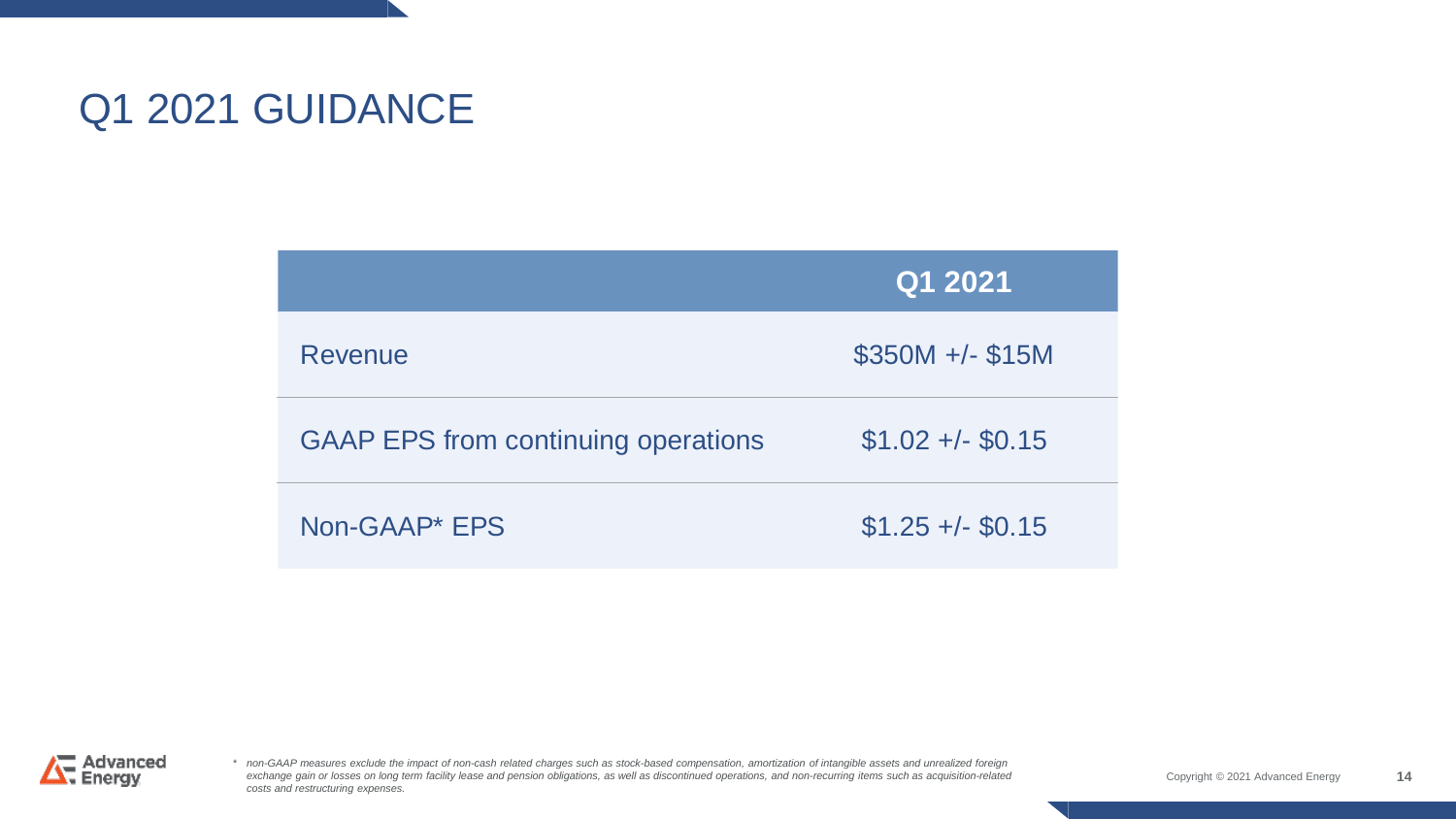### NON-GAAP MEASURES

Advanced Energy's non-GAAP measures exclude the impact of non-cash related charges such as stock-based compensation, amortization of intangible assets, and unrealized foreign exchange gain or loss on long-term facility lease and pension obligations, as well as discontinued operations and non-recurring items such as acquisition-related costs and restructuring expenses. The non-GAAP measures included in this release are not in accordance with, or an alternative for, similar measures calculated under generally accepted accounting principles and may be different from non-GAAP measures used by other companies. In addition, these non-GAAP measures are not based on any comprehensive set of accounting rules or principles. Advanced Energy believes that these non-GAAP measures provide useful information to management and investors to evaluate business performance without the impacts of certain non-cash charges and other cash charges which are not part of the company's usual operations. The company uses these non-GAAP measures to assess performance against business objectives, make business decisions, develop budgets, forecast future periods, assess trends and evaluate financial impacts of various scenarios. In addition, management's incentive plans include these non-GAAP measures as criteria for achievements. Additionally, the company believes that these non-GAAP measures, in combination with its financial results calculated in accordance with GAAP, provide investors with additional perspective. While some of the excluded items may be incurred and reflected in the company's GAAP financial results in the foreseeable future, the company believes that the items excluded from certain non-GAAP measures do not accurately reflect the underlying performance of its continuing operations for the period in which they are incurred. The use of non-GAAP measures has limitations in that such measures do not reflect all of the amounts associated with the company's results of operations as determined in accordance with GAAP, and these measures should only be used to evaluate the company's results of operations in conjunction with the corresponding GAAP measures. Please refer to the Form 8 K regarding this release furnished today to the Securities and Exchange Commission.

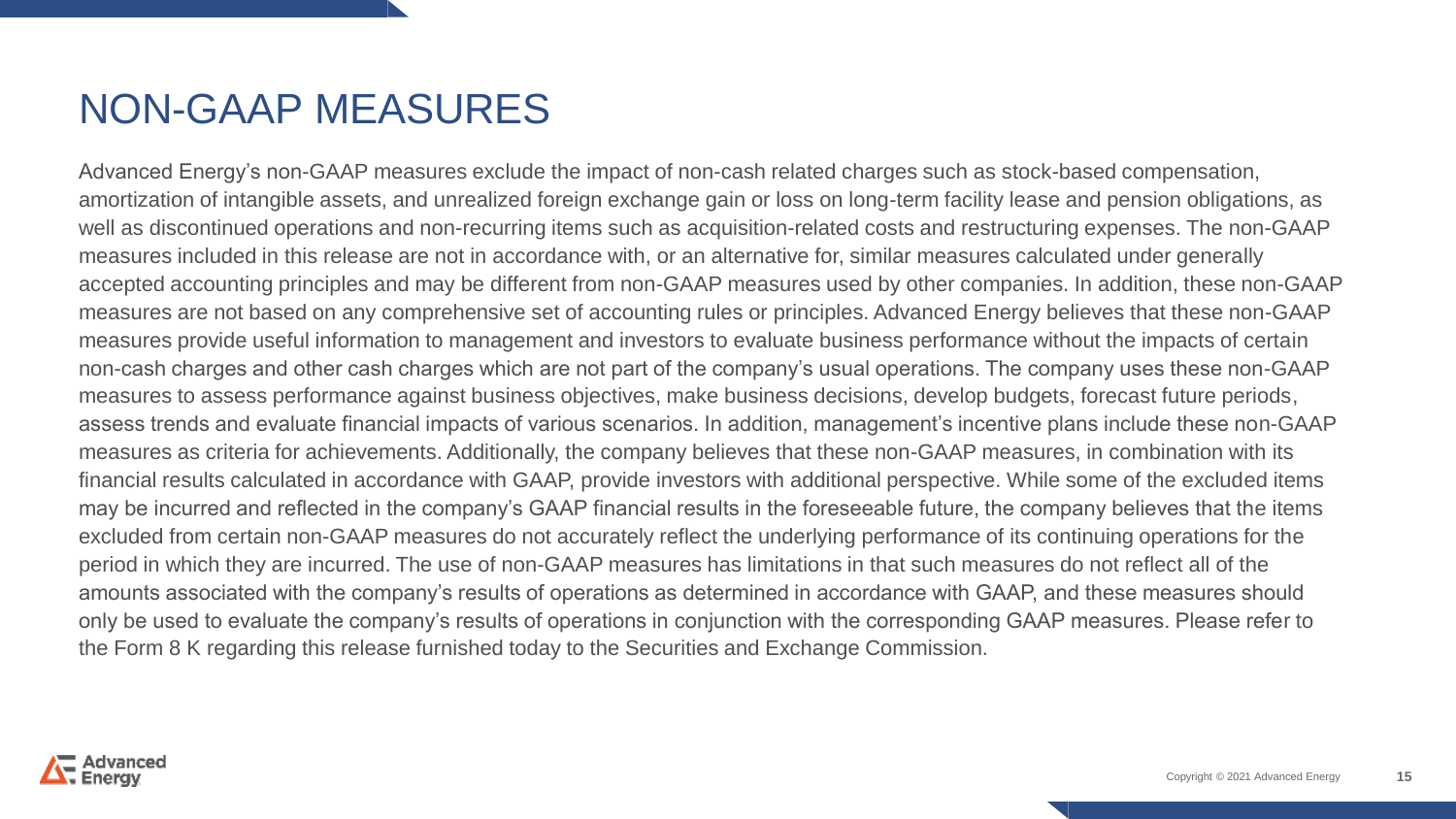## NON-GAAP RECONCILIATION

#### **Reconciliation of Non-GAAP measure - operating expenses and operating income, excluding**

| certain items                        |              | <b>Three Months Ended</b> | <b>Year Ended</b> |               |              |           |
|--------------------------------------|--------------|---------------------------|-------------------|---------------|--------------|-----------|
|                                      | December 31, |                           |                   | September 30, | December 31, |           |
|                                      | 2020         | 2019                      | 2020              |               | 2020         | 2019      |
| Gross profit from continuing         |              |                           |                   |               |              |           |
| operations, as reported              | \$145,549    | \$112,295                 | \$                | 153,785       | \$541,869    | \$315,652 |
| Adjustments to gross profit:         |              |                           |                   |               |              |           |
| Stock-based compensation             | 122          | 160                       |                   | 67            | 567          | 525       |
| Facility expansion, relocation costs |              |                           |                   |               |              |           |
| and other                            | 741          | 2,229                     |                   | 1,095         | 4,349        | 3,891     |
| Acquisition-related costs            | 25           | 6,784                     |                   |               | 5,381        | 8,290     |
| Non-GAAP gross profit                | 146,437      | 121,468                   |                   | 154,947       | 552,166      | 328,358   |
| Non-GAAP gross margin                | 39.5%        | 35.9%                     |                   | 39.8%         | 39.0%        | 41.6%     |
| Operating expenses from continuing   |              |                           |                   |               |              |           |
| operations, as reported              | 89,764       | 90,093                    |                   | 94,831        | 365,846      | 261,264   |
| Adjustments:                         |              |                           |                   |               |              |           |
| Amortization of intangible assets    | (5,065)      | (5,319)                   |                   | (5,049)       | (20, 129)    | (12, 168) |
| Stock-based compensation             | (2, 483)     | (2, 115)                  |                   | (3,714)       | (11, 705)    | (6,803)   |
| Acquisition-related costs            | 387          | (2, 562)                  |                   | (5,214)       | (10, 209)    | (12,002)  |
| Facility expansion, relocation costs |              |                           |                   |               |              |           |
| and other                            | (443)        | (651)                     |                   | (415)         | (2,213)      | (948)     |
| Restructuring charges                | (5,226)      | (1, 418)                  |                   | (1, 494)      | (13,166)     | (5,038)   |
| Non-GAAP operating expenses          | 76,934       | 78,028                    |                   | 78,945        | 308,424      | 224,305   |
| Non-GAAP operating income            | 69,503<br>S  | 43,440<br>S               | \$                | 76,002        | \$243,742    | \$104,053 |
| Non-GAAP operating margin            | 18.7%        | 12.8%                     |                   | 19.5%         | 17.2%        | 13.2%     |

#### **Reconciliation of Non-GAAP measure**

| - income excluding certain items                                                                  | <b>Three Months Ended</b> |                         |              |          |           |             |
|---------------------------------------------------------------------------------------------------|---------------------------|-------------------------|--------------|----------|-----------|-------------|
|                                                                                                   | December 31,              |                         | December 31, |          |           |             |
|                                                                                                   | 2020                      | 2019                    | 2020         |          | 2020      | 2019        |
| Income from continuing operations, less                                                           |                           |                         |              |          |           |             |
| non-controlling interest, net of income                                                           |                           |                         |              |          |           |             |
| taxes                                                                                             | \$41,841                  | \$10,474                | \$           | 45,577   | \$135,096 | \$56,461    |
| Adjustments:                                                                                      |                           |                         |              |          |           |             |
| Amortization of intangible assets                                                                 | 5,065                     | 5,319                   |              | 5,049    | 20.129    | 12,168      |
| Acquisition-related costs                                                                         | (362)                     | 9,346                   |              | 5,214    | 15,590    | 20,292      |
| Facility expansion, relocation costs and                                                          |                           |                         |              |          |           |             |
| other                                                                                             | 1,184                     | 2,879                   |              | 1,510    | 6,562     | 4,838       |
| Restructuring charges                                                                             | 5,226                     | 1,418                   |              | 1,494    | 13,166    | 5,038       |
| Unrealized foreign currency (gain) loss                                                           | 3,786                     |                         |              | 3,540    | 8,384     |             |
| Acquisition-related and other costs                                                               |                           |                         |              |          |           |             |
| included in Other income (expense),                                                               |                           |                         |              |          |           |             |
| net                                                                                               | 90                        |                         |              | 625      | 716       | (29)        |
| Central inverter services business sale                                                           |                           | 1,067                   |              |          |           | (13, 737)   |
| Tax effect of Non-GAAP adjustments                                                                | (1,532)                   | 1,195                   |              | (2, 115) | (7,611)   | 3,206       |
| Non-GAAP income, net of income taxes,                                                             |                           |                         |              |          |           |             |
| excluding stock-based compensation                                                                | 55,298                    | 31,698                  |              | 60,894   | 192,032   | 88,237      |
| Stock-based compensation, net of taxes                                                            | 1,993                     | 1,740                   |              | 2,892    | 9,418     | 5,627       |
| Non-GAAP income, net of income taxes<br>includes a $2774$ percept fixed asset write off which was | \$57,291                  | \$33,438<br><del></del> | \$           | 63,786   | \$201,450 | 93,864<br>S |

includes a \$274 noncash fixed asset write-off, which was recognized in Other income (expense), net.

#### **Reconciliation of Non-GAAP measure - per share earnings excluding certain items Three Months Ended Year Ended**

| share earnings excluding certain items                                                                                                     | i nree Montris Engeg |        |  |            |  |               |              | rear Ended   |  |         |  |  |
|--------------------------------------------------------------------------------------------------------------------------------------------|----------------------|--------|--|------------|--|---------------|--------------|--------------|--|---------|--|--|
|                                                                                                                                            | December 31          |        |  |            |  | September 30. | December 31. |              |  |         |  |  |
|                                                                                                                                            |                      | 2020   |  | 2019       |  | 2020          |              | 2020         |  | 2019    |  |  |
| Diluted earnings per share from continuing<br>operations, as reported<br>Add back (subtract):<br>Per share impact of Non-GAAP adjustments, |                      | \$1.09 |  | \$ 0.27 \$ |  |               |              | 1.18 \$ 3.51 |  | \$ 1.47 |  |  |
| net of tax                                                                                                                                 |                      | 0.40   |  | 0.60       |  | 0.48          |              | 1.72         |  | 0.97    |  |  |
| Non-GAAP per share earnings                                                                                                                |                      | 1.49   |  | 0.87       |  | 1.66          |              | 5.23         |  | 2.44    |  |  |